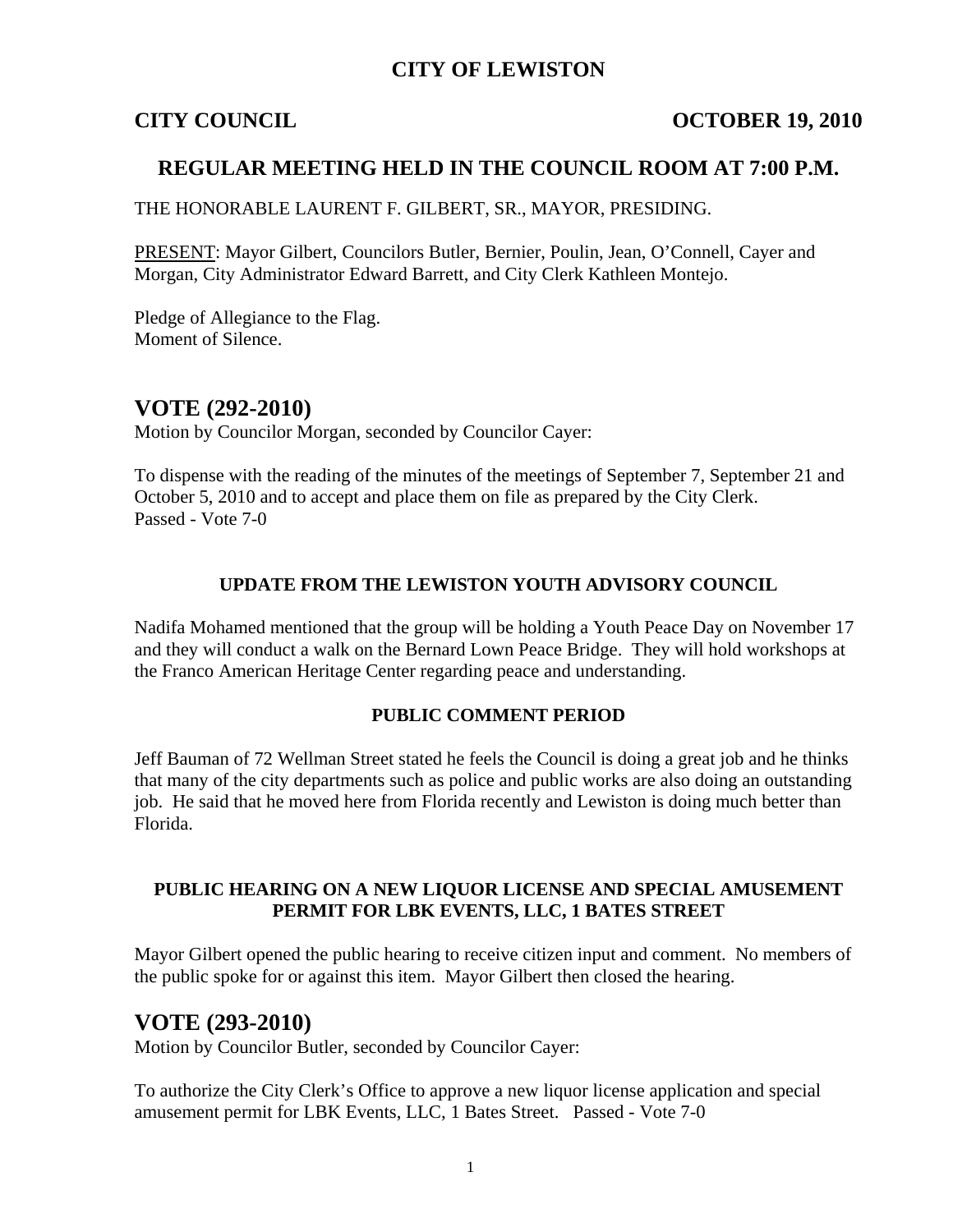## **PUBLIC HEARING AND FINAL PASSAGE FOR LAND USE CODE AMENDMENTS CONCERNING IN-LAW APARTMENT STANDARDS**

Mayor Gilbert opened the public hearing to receive citizen input and comment. No members of the public spoke for or against this item. Mayor Gilbert then closed the hearing.

# **VOTE (294-2010)**

Motion by Councilor Cayer, seconded by Councilor Morgan:

That the proposed amendment to Appendix A, Article XII "Performance Standards", Section 11, "In Law Apartment Standards", of the City Zoning and Land Use Code, concerning elimination of the prohibition against separate side entrances, receive final passage by a roll call vote. Passed - Vote 7-0

## **ACCEPTANCE OF MILL STREET AS A PUBLIC STREET AND RENAMING A PORTION OF MILL STREET AS RAILROAD ALLEY**

# **VOTE (295-2010)**

Motion by Councilor Butler, seconded by Councilor Jean:

ORDERED, That Mill Street, with the boundaries and admeasurements of the same, as laid out and reported by the legal description, be and the same is hereby accepted, allowed and established as a public street or public way for the use of the City of Lewiston, and that the portion of Mill Street adjacent to Cross Canal #1 and extending from the proposed Mill Street to Lincoln Street is hereby renamed Railroad Alley. Passed - Vote 7-0

## **RESOLVE – EXPRESSING THE OPPOSITION OF THE CITY COUNCIL OF THE CITY OF LEWISTON TO QUESTION ONE ON THE NOVEMBER BALLOT, "AN ACT TO ALLOW A CASINO IN OXFORD COUNTY"**

Councilor Butler showed a full page advertisement in the newspaper encouraging citizens to vote "no" on the casino issue, noting the ad was placed by the group that is working toward developing a casino in Lewiston. Councilor Butler suggested the Council should not pass this Resolution or any Resolution regarding a ballot question. He noted the Council is not a PAC and should let the citizens decide the issue for themselves. He stated the Council is not taking a stand on any other issue on the ballot. Councilor Morgan said the Council supported the sale of the Bates Mill number five building for the purpose of constructing a casino and also supported the Lewiston casino resolution. He noted this action is simply following through with the issue and that people look to the Council for answers. The Mayor urged Lewiston voters to vote "no" on the Oxford casino question since Lewiston will be voting on a casino in November 2011, which he said would mean additional employment opportunities with good benefits. He encouraged the Council to approve the Resolution to not support Question One. He reminded everyone that the Lewiston casino proposal is structured to benefit Lewiston, Auburn and all towns in Androscoggin County.

Councilor Jean said it is not the City Council's job to take a position on this issue and if the City Council approves it, it would be "open warfare" between Oxford County and Androscoggin County on this issue and future issues. He said if the Council approved the Resolution and the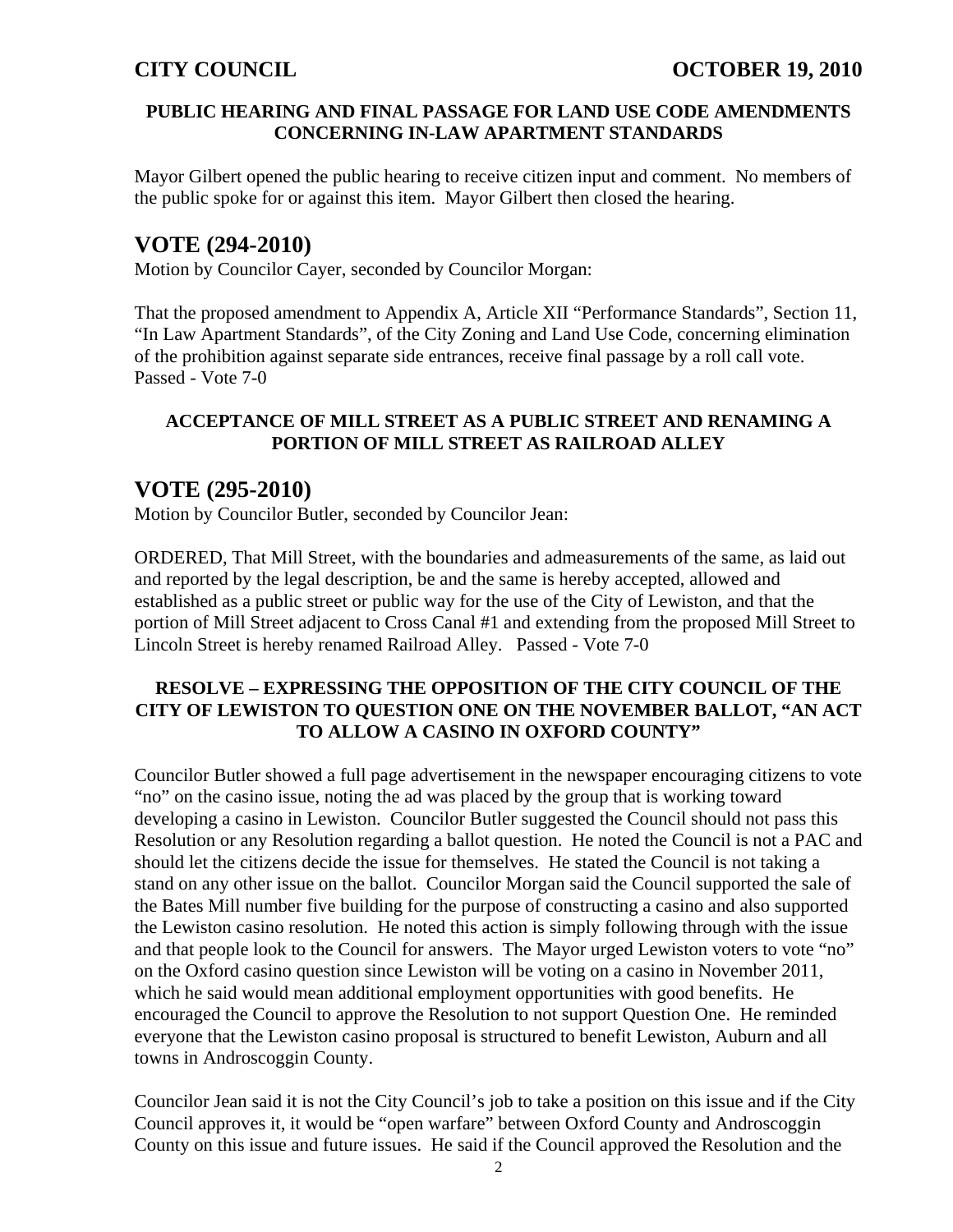Oxford casino issue failed, then the following November when the Lewiston casino is on the state ballot, Oxford County would fight that next year. Councilor Morgan noted if the Oxford County casino is approved, the chances for the Lewiston casino are very limited, and a prime piece of real estate in downtown, namely Bates Mill Number Five, has been tied up for over a year. The Mayor stated the citizens elected the Council to represent their opinion and in June the voters voted by a 2 to 1 margin to support a local casino, so the Council should support the wishes of the Lewiston voters.

Don Robitaille said the Council was elected to do what is best for Lewiston and he would like to see a 7-0 vote on this Resolution.

# **VOTE (296-2010)**

Motion by Councilor Poulin, seconded by Councilor Morgan:

To add the following amendment at the beginning of the Resolution:

"Whereas, some members of the City Council believe that gaming is not the appropriate means to improve the current economic situation, and are opposed to having gaming facilities in Maine; and"

Did Not Pass – Vote 2-5 (Councilors Poulin and Morgan in favor; others opposed)

# **VOTE (297-2010)**

Motion by Councilor Cayer, seconded by Councilor Morgan:

- Whereas, an initiated Act to Allow a Casino in Oxford County will appear on the statewide election ballot this November; and
- Whereas, if approved, this act would authorize the operation of a casino in Oxford County that would become the second major gaming facility in the State of Maine; and
- Whereas, in June, the voters of Lewiston overwhelmingly approved locating a casino in Lewiston on the Bates Mill #5 site; and
- Whereas, given the existing facility in Bangor, the market for gaming in Maine will likely support only one additional large gaming facility; and
- Whereas, approval of a facility in Oxford County may foreclose the opportunity for such a facility in Lewiston; and
- Whereas, a gaming facility in Lewiston will benefit the community by providing a portion of gaming proceeds to the Cities of Lewiston and Auburn and to Androscoggin County as well as to other agencies and purposes that will benefit the region; and
- Whereas, Question 1 includes a prohibition against other gambling facilities within 100 miles of Oxford's; and
- Whereas, while this limitation may be over ridden by subsequent referenda, it will be advanced as an argument against approving a gaming facility in Lewiston; and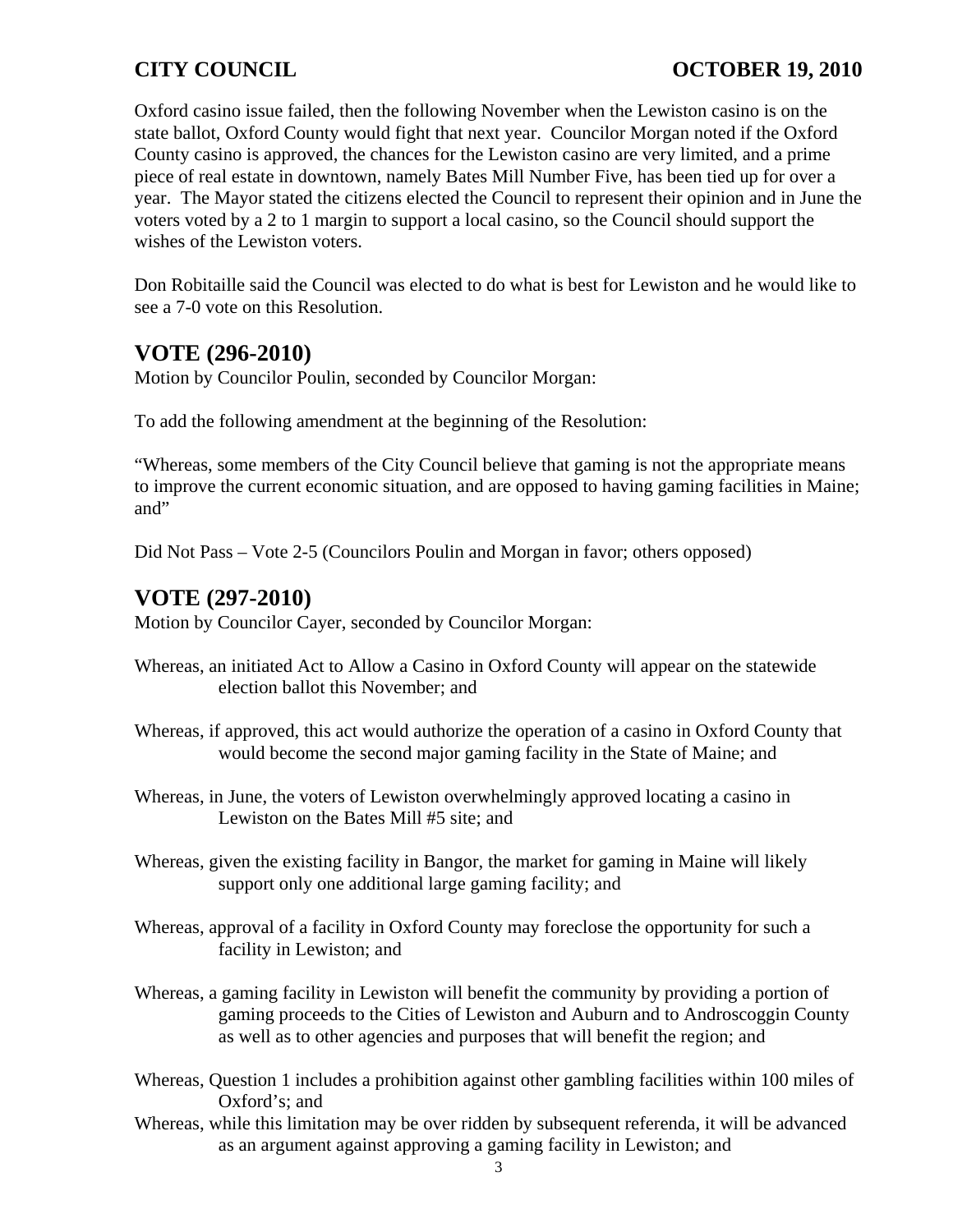## **CITY COUNCIL COUNCIL COUNCIL COUNCIL COUNCIL COUNCIL COUNCIL COUNCIL**

- Whereas, locating a gaming facility in the immediate Lewiston area offers a number of advantages including easier access from the I-95 corridor, availability of a sizeable labor pool, and redevelopment of an underutilized property in a dense urban core; and
- Whereas, such a facility would provide employment opportunities in the immediate Lewiston/Auburn region and utilize local and regional businesses for supplies and services, strengthening the Lewiston-Auburn regional economy; and
- Whereas, it would also serve as an anchor to the revitalization of the Lewiston Mill District and the Lewiston-Auburn central business district; and
- Whereas, the support for a casino shown by the voters of Lewiston shows strong support for locating a casino in Lewiston, an outcome that may be less likely should a casino be approved in Oxford County;

Now, therefore, be It Resolved by the City Council of the City of Lewiston that we oppose Question 1 on the November ballot, "An Act to Allow a Casino in Oxford County," and urge our citizens to join in voting against this initiative in the November election.

Did Not Pass - Vote 3-4 (Councilors Cayer, Morgan and Poulin in favor, others opposed)

## **REPORTS AND UPDATES**

The City Administrator stated that all of Pine Street has recently been repaved and restriped. The street is now a one lane road to improve safety. Councilor Butler said that Switzerland Road has recently been repaved and it is wonderful.

### **OTHER BUSINESS**

Mayor Gilbert commented on the challenge that the two Mayors received from the Maineiacs organization to grow mustaches in the month of November in recognition of Prostrate Cancer Awareness Month. He stated at last evening's joint Council meeting, the Auburn and Lewiston Mayors challenged all male Councilors to participate in this challenge as well.

Councilors wished the City Clerk well on her upcoming maternity leave.

The City Clerk also announced the City is seeking about 15 citizens to serve as election workers for the upcoming November election. Interested residents were encouraged to contact the City Clerk's Office for additional information.

# **VOTE (298-2010)**

Motion by Councilor Morgan, second by Councilor Jean: